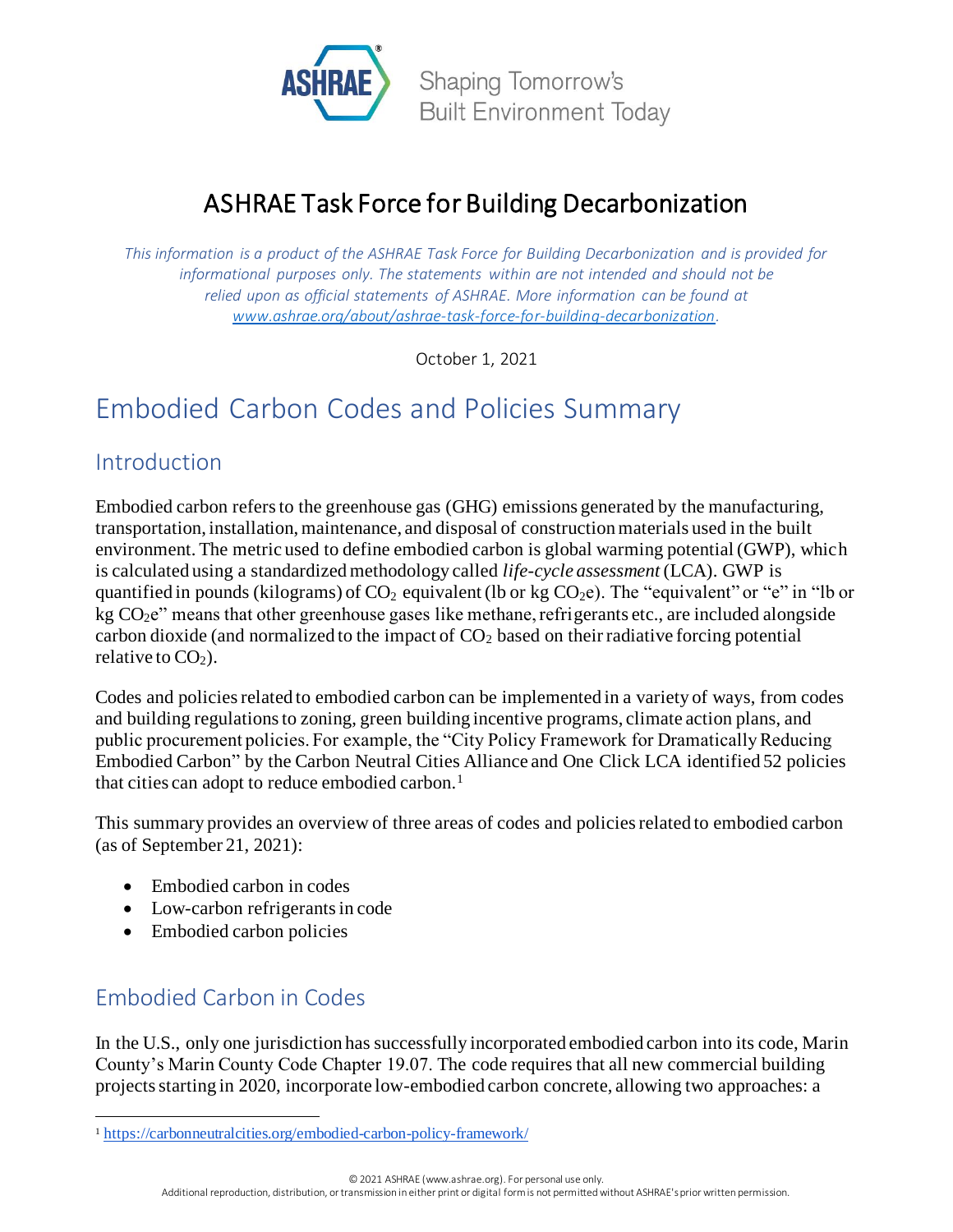prescriptive GWP limit per concrete strength, or a performance cement GWP limit regardless of concrete strength.

The advisory committee evaluated cement and embodied carbon (GWP) impacts of different design mixes in Northern California and used data from National Ready-Mix Concrete Association's (NRMCA), life-cycle assessment (LCA) reports for the US and Pacific Southwest (PSW), which includes California, data from Climate Earth, and data collected by structural engineers in the Structural Engineer's Association of Northern California (SEAONC).

The Marin County code was informed by a highly engaged local stakeholder group through a process funded by a grant from the Bay Area Air Quality Management District. The Bay Area in Northern California has the added benefit of a strong aggregate that allows for less cement, or cement alternatives than other regions. Therefore, Marin's conditions do not allow for simply duplicating their code in other regions without first understanding the regional variation and availability of concrete design requirements and components.

## Low-Carbon Refrigerants in Code

California, Washington, Vermont, and New Jersey have adopted the 750 GWP limit and it is proposed in Colorado, Oregon, and Hawaii. The codes mandate that refrigerants used in new air conditioning equipment must have a GWP no higher than 750, and refrigerants used in new refrigeration systems with more than 50 lb (20.68 kg) of refrigerant must have a GWP no more than 150.

California has proposed a 150 GWP limit for new stationary refrigeration systems containing more than 50 lb (20.68 kg) of refrigerant.

[The AIM Act](https://www.epa.gov/climate-hfcs-reduction/proposed-rule-phasedown-hydrofluorocarbons-establishing-allowance-allocation) from US Environmental Protection Agency (EPA), which was included in the Consolidated Appropriations Act, 2021, directs EPA to phase down production and consumption of HFCs in the United States by 85 percent over the next 15 years. A global HFC phasedown is expected to avoid up to 0.9°F (0.5°C) of global warming by 2100.

The European Union introduced in 2015 the F-Gas Regulation, with the goal to reduce the use of HFCs by 79% by 2030 (European Commission, 2015). This regulation controls the installation, servicing, sale, and decommissioning of fluorinated gases. Gradually the following restrictions will apply<sup>2</sup>:

- Restrictions on commercial use display units with HFC GWP  $\leq$  2,500, restriction ban, 1 January, 2020
- Restrictions on commercial use display units with HFC GWP  $\leq$  150, restriction ban, 1 January, 2022
- Market prohibition on stationary equipment that contains or that relies on HFCs with  $GWP < 2,500$ , except for cooling equipment below  $-58^{\circ}F (-50^{\circ}C)$
- Market prohibition on single split AC with less 6.6 lb (3 kg) of HFC refrigerant with GWP < 750
- 2030: 79% HFC sales phase out when compared to sales between 2009 and 2012

<sup>2</sup> Refrigerants & Environmental Impacts: A Best Practice Guide - Integral Group[, https://www.integralgroup.com/news/refrigerants](https://www.integralgroup.com/news/refrigerants-environmental-impacts/)[environmental-impacts/](https://www.integralgroup.com/news/refrigerants-environmental-impacts/)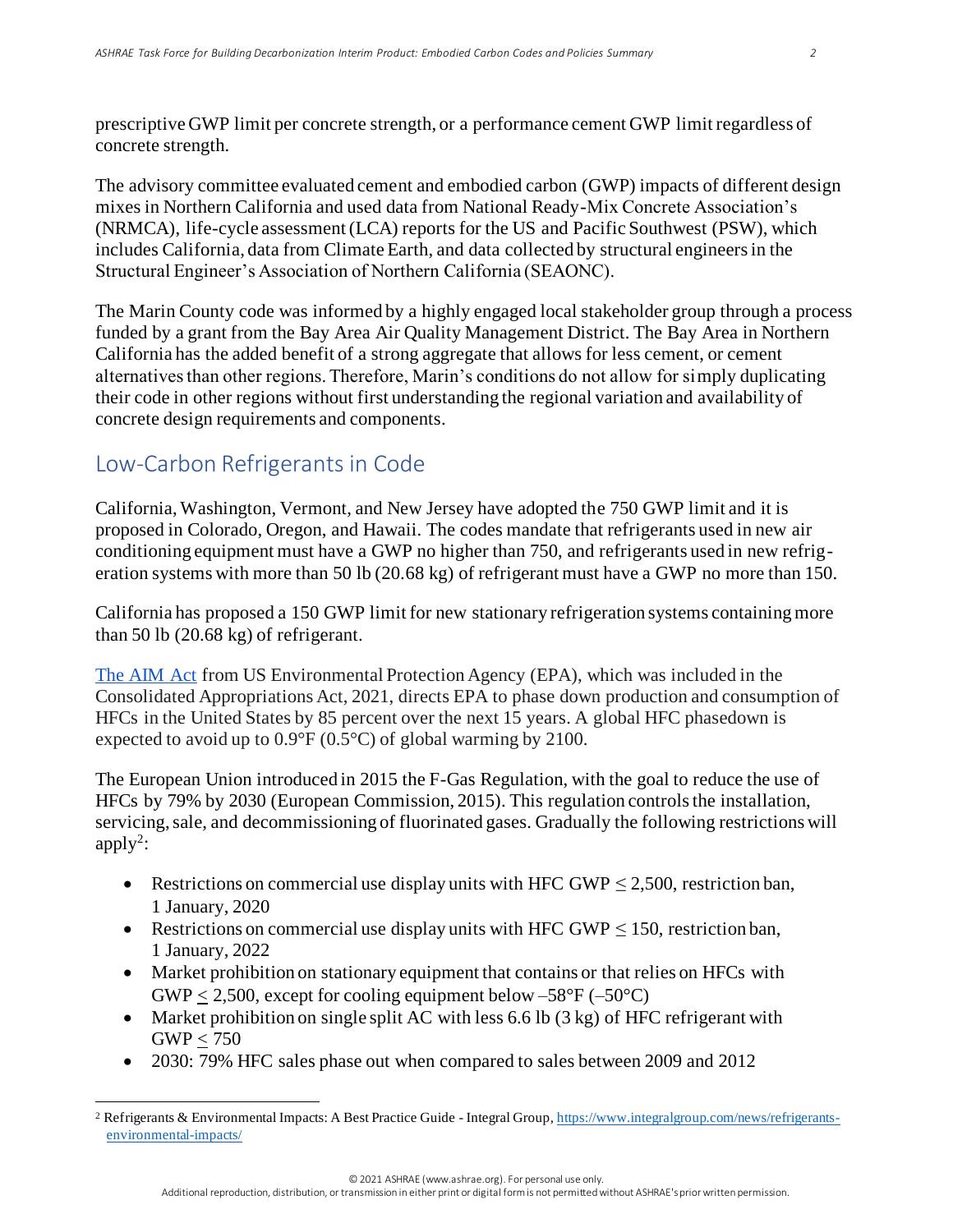### Embodied Carbon Policies

A handful of jurisdictions are adopting embodied carbon policies that may pave the way for future embodied carbon codes that impact all buildings. There are two primary approaches to setting targets or limits on *embodied* carbon intensity:

- A **building-scale approach** focuses on the embodied carbon impact of a project as a whole, as well as the assemblies and systems that comprise a building. This approach typically requires the use of whole building life cycle assessment (LCA). A building-scale approach may include an entire building or a limited set of systems and may invite whole building strategies such as material and building reuse, material substitution, and material efficiency. Because materials are compared across the product categories, the entire life cycle of a product must be included when using whole building life cycle assessment (LCA) to compare the impact of design choices on embodied carbon.
- A **material-scale approach** focuses on the embodied carbon impact on the individual materials and incentivizes transparency and availability of products made with lower-carbon manufacturing practices. This approach typically requires the disclosure of third party verified product LCA data in the form of an environmental product declaration (EPD). A material approach is particularly relevant during the procurement phase of a project, when the product type and performance requirements have already been selected. Material-focused policies are well-suited for horizontal infrastructure, such as roads and bridges, in addition to buildings.

Both the building and material approach require embodied carbon disclosure and may include maximum GWP targets or limits. Policies using a building-approach would include GWP values on a per floor area basis (e.g., lb  $CO_2/ft^2$ , kg  $CO_2/m^2$ ), whereas policies using a material approach would require GWP limits on a per unit basis (e.g., lb  $CO<sub>2</sub>e/yd<sup>3</sup>$ , kg $CO<sub>2</sub>e/yd<sup>3</sup>$  of concrete, etc.).

Material-specific GWP maximums often target the materials with the highest embodied carbon (concrete, steel, and aluminum) Whole building embodied carbon policies either set an absolute value to restrict the life-cycle carbon emissions or set an allowable emissions per area (lb/CO<sub>2</sub>/ft<sup>2</sup>,  $kgCO<sub>2</sub>/m<sup>2</sup>$ ) Alternatively, whole building life cycle analysis (WBLCA) policies will set a percentbetter-than requirement for building to achieve a specific GWP reduction, requiring life cycle analysis against a baseline building. In the U.S., the materials-approach has been the preferred path since WBLCA limits are still in their policy-infancy.

#### Building-Scale Approach

WBLCA policies are the most prevalent embodied carbon policy framework outside of the United States. Additionally, WBLCAs allow projects to take credit for building material reuse or material efficiency. As mentioned in the metrics section, WBLCA policies may set an absolute GWP value, emissions per area, or percent-better than baseline. WBLCA baseline buildings can vary by project team, making it difficult to compare one project to another. Policies must include rigorous guidelines for WBLCA modeling to ensure that baselines are used consistently and appropriately.

Example list of policies using a building-approach to reducing embodied carbon:

• In Vancouver, B.C., the [Green Buildings Policy for Rezoning](https://vancouver.ca/files/cov/cov-embodied-carbon-policy-review-report.pdf) requires all rezonings in Vancouver to conduct a WBLCA study and report the embodied carbon (GWP). Reduction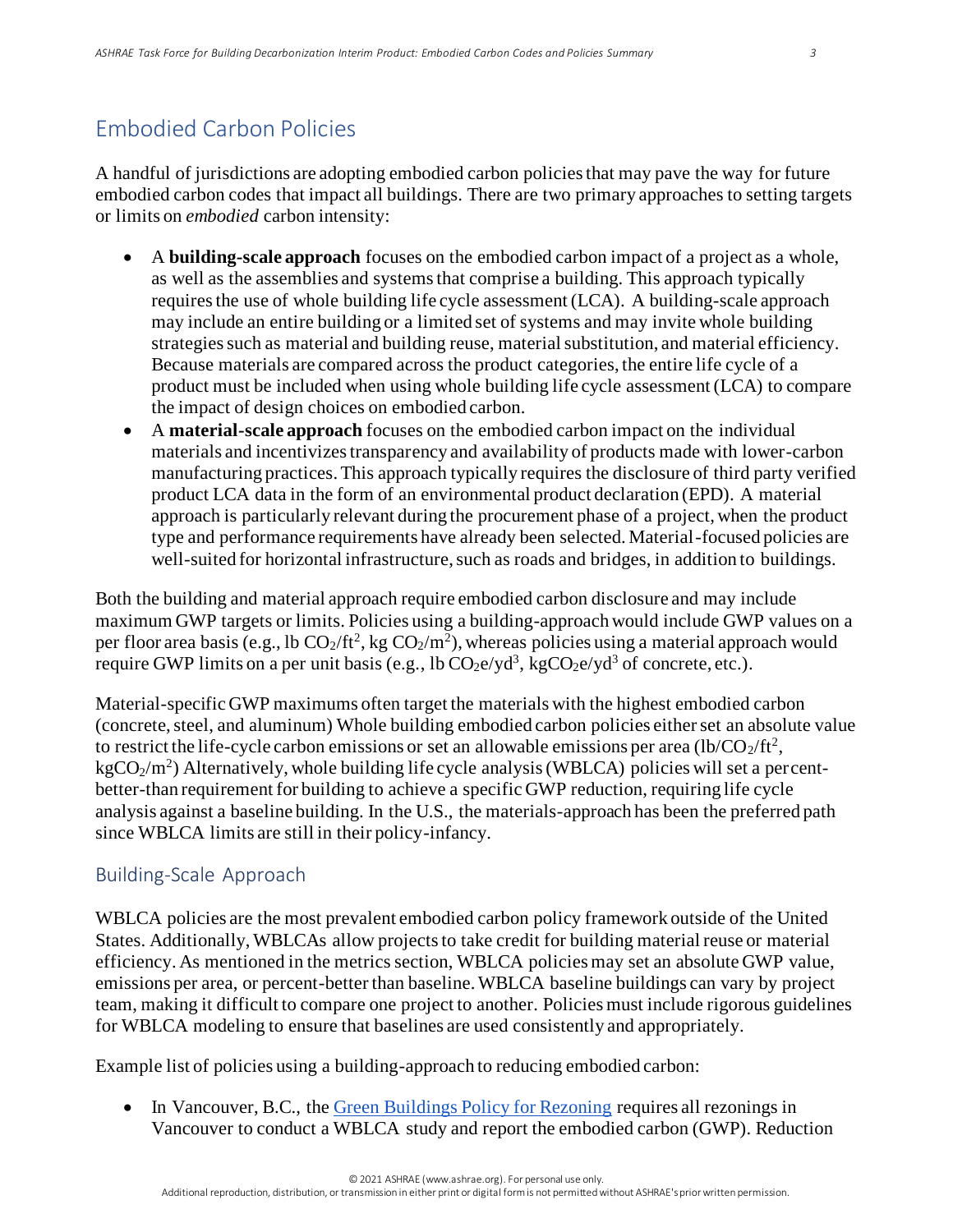requirements will be set in 2022.

- [London Whole life carbon assessment guidance](https://www.london.gov.uk/publications/whole-life-cycle-carbon-assessments-guidance) requires all referred schemes (development of 150 residential units or more development over 108.2 ft (30 m) to carry out whole life carbon assessment and submit information for planning following a specific reporting template. No targets are currently being given, but projects need to compare against current and aspirational benchmarks and show mitigation investigation measures.
- In France, [RE2020,](https://www.ecologie.gouv.fr/reglementation-environnementale-re2020) will require from September 2021 all new buildings to carry out embodied carbon as well as operational carbon calculations (in parallel to thermal comfort studies) and demonstrate meeting certain targets which will be reduced every two years (in 2031, the carbon emission thresholds will be reduced by an average of 52% in comparison to 2022). Embodied carbon calculations will rely on the national French database (2,000 data entries for construction products and around 450 for building services equipment) and follow a dynamic approach which is quite rare.
- In Finland, all new buildings will be required to measure whole life-cycle carbon emissions and meet GWP limit values after 2025.<sup>3</sup>
- In Denmark, all new buildings will be required to measure whole life-cycle carbon emissions from 2023, with limits brought in at the same time for large developments, and limits for all buildings brought in from 2025.4,5

#### Material-Scale Approach

The Marin County code described in the Embodied Carbon in Codes section above is an example of a policy that uses a material-approach, as it includes a performance-based compliance path that requires EPDs to verify that a concrete mix is below a particular maximum GWP limit value.

**Buy Clean** policies (also referred to as low carbon procurement policies) are the most common type of policy addressing greenhouse gas emissions in individual construction materials. The procurement policy approach incorporates low-carbon construction purchasing requirements for any project receiving jurisdiction funds. Policy components include disclosure (GWP), incentives (bid bonus), and standards (GWP limits).The Buy Clean approach can be applied at the federal, state, or local level and even used by private building owners.

**Status of Buy Clean:** The first Buy Clean policy was introduced and adopted in California in 2017. Similar policies are being explored, introduced, and adopted by other states (Washington, Minnesota, Colorado), cities (Portland, Oregon and Marin County, CA, Honolulu, HI), and even at the Federal l[e](https://carbonleadershipforum.org/clf-policy-toolkit/)vel through the CLEAN Futures Act.<sup>6</sup> See [Carbon Leadership's US Embodied Carbon Policy map](https://carbonleadershipforum.org/clf-policy-toolkit/) for a more up to date list of policies.

**Why Buy Clean is Important:** According to the Carbon Neutral Cities Alliance, low carbon concrete policies can make the largest carbon reduction impact when it comes to new building materials.<sup>7</sup> Since jurisdictions are responsible for funding both buildings and infrastructure, they are

<sup>3</sup> <https://journal-buildingscities.org/articles/10.5334/bc.30/>

<sup>4</sup> <https://baeredygtighedsklasse.dk/>

<sup>5</sup> <https://passivehouseplus.co.uk/issuu/digital-editions>

<sup>6</sup> [https://energycommerce.house.gov/sites/democrats.energycommerce.house.gov/files/documents/0128%20CLEAN%20Future%20](https://energycommerce.house.gov/sites/democrats.energycommerce.house.gov/files/documents/0128%20CLEAN%20Future%20%20%20Discussion%20Draft.pdf)  [Discussion%20Draft.pdf](https://energycommerce.house.gov/sites/democrats.energycommerce.house.gov/files/documents/0128%20CLEAN%20Future%20%20%20Discussion%20Draft.pdf)

<sup>7</sup> <https://www.embodiedcarbonpolicies.com/>